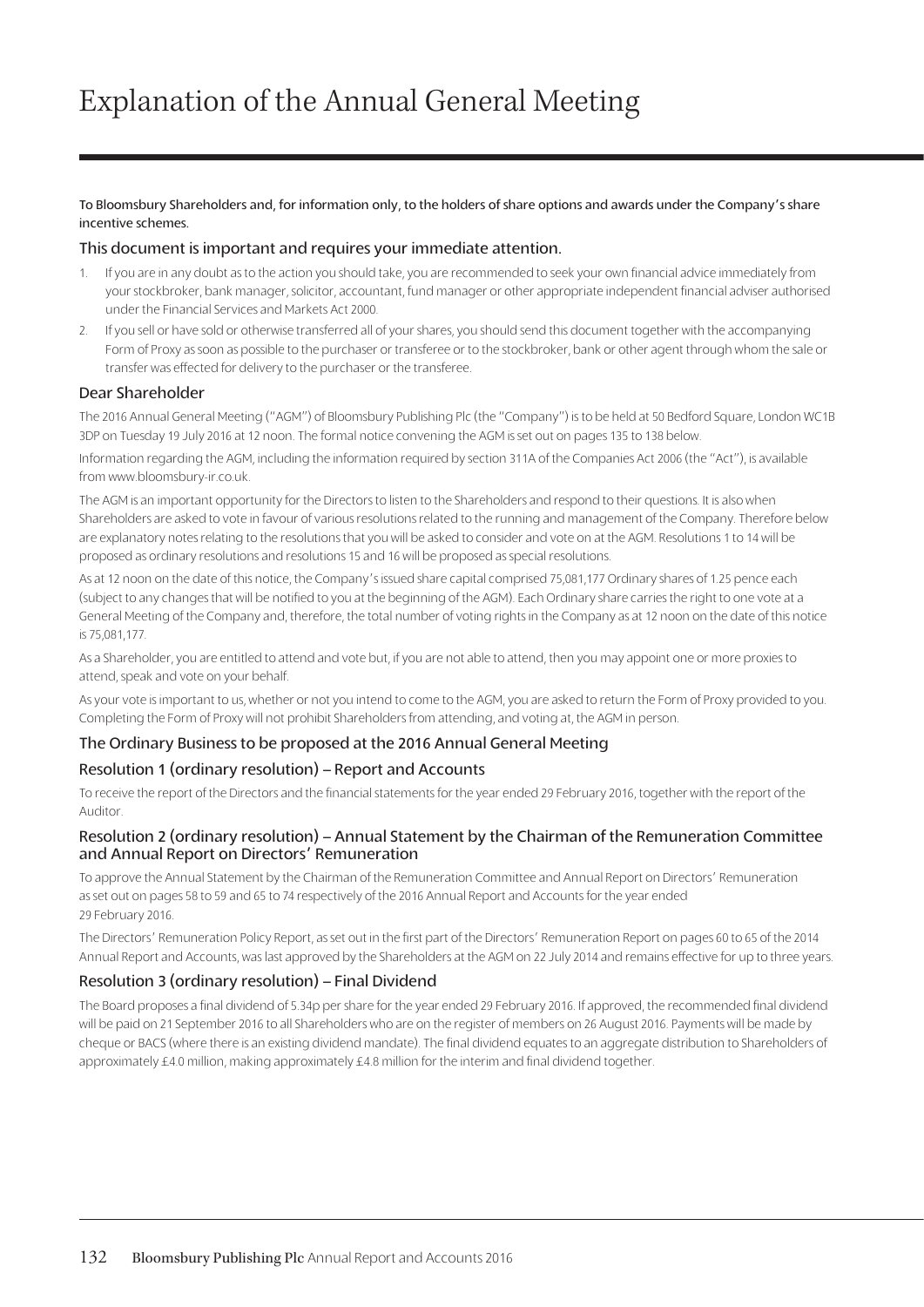## Resolutions 4 to 11 (ordinary resolutions) – Re-election of Directors

In accordance with best practice for issuers listed on the Main Market of the London Stock Exchange and the Articles of Association of the Company ("Articles"), all the Directors will retire at the AGM and, being eligible, offers themselves for reappointment. The Board has considered the appraisal of the performance of each Director and recommends that each Director is reappointed.

## Resolution 12 (ordinary resolution) – Reappointment of the Auditor

The Board recommends that the incumbent External Auditor, KPMG LLP, be reappointed for a further year so that they are able to audit the Company's report and accounts for the year ending 28 February 2017.

## Resolution 13 (ordinary resolution) – Remuneration of the Auditor

The Board proposes that it be authorised to determine the level of the Auditor's remuneration.

## The Special Business to be proposed at the 2016 Annual General Meeting.

## Resolution 14 (ordinary resolution) – Authority to allot Ordinary shares

This is a resolution to replace the general authority, last given at the 2015 AGM, for the Directors to be authorised to allot Ordinary shares pursuant to section 551 of the Act. This resolution, if passed, would give the Directors the authority to allot up to 25,024,556 Ordinary shares of 1.25 pence with a nominal value of £312,806, representing approximately 33.33% of the issued Ordinary share capital of the Company at the date of this notice.

This authority, if granted, will expire on the earlier of the conclusion of the Company's next AGM and 15 months from the date of passing this resolution. The Board has no present intention of exercising the authority granted by this resolution. The Board intends to seek its renewal at subsequent AGMs of the Company.

As at the date of signing the Directors' Report for the 2016 Annual Report, the Directors had beneficial holdings of Ordinary shares in the Company which, in aggregate, amounted to approximately 2.3% of the Ordinary shares in issue. The Directors have been granted awards under the Company's share schemes\* that, if they were to fully vest, would entitle the Directors to further Ordinary shares which in aggregate would amount to approximately a further 2.4% of the Ordinary shares in issue.

\* Includes conditional share awards under the Bloomsbury Publishing Plc Performance Share Plan 2005 and Bloomsbury Publishing Plc 2014 Performance Share Plan and options granted under the Bloomsbury Publishing Plc 2014 Sharesave Plan and, in the case of Jonathan Glasspool for options granted prior to his appointment as a Director, under the Bloomsbury Publishing Plc 2014 Company Share Option Plan.

## Resolution 15 (special resolution) – Disapplication of statutory pre-emption provisions

This resolution gives limited power to the Directors to allot new Ordinary shares for cash without first offering them, pro rata, to existing Shareholders pursuant to section 571 of the Act.

The maximum nominal value of new Ordinary shares which may be so allotted under this authority is £46,926 or 3,754,058 shares of 1.25 pence, being equivalent to approximately 5% of the entire issued Ordinary share capital of the Company at date of this notice. This authority will expire on the earlier of the conclusion of the Company's next AGM and 15 months from the date of passing this resolution.

## Resolution 16 (special resolution) – Authority for the Company to purchase Ordinary shares

With the authority of Shareholders in general meeting, the Company is empowered by the Articles to purchase Ordinary shares subject to the provisions of the Act. The Directors believe it is prudent to seek general authority from Shareholders to be able to act if circumstances arise in which they consider such purchases to be desirable. The Directors have no current intention to exercise the authority granted by this resolution and it will only be exercised if and when, in the light of market conditions prevailing at that time, the Directors believe that such purchases would increase earnings per share and would be for the benefit of Shareholders generally.

This resolution authorises the Company to purchase its own Ordinary shares and either, depending on the circumstances at the time and subject to the provisions of the Act, to hold these as Treasury shares or to cancel them. This authority would, if granted, expire on the earlier of the conclusion of the Company's next AGM and 15 months from the date of passing this resolution.

The Company would be authorised to make market purchases of up to 7,508,117 Ordinary shares of 1.25 pence with a nominal value of £93,851, being equivalent to approximately 10% of the issued Ordinary share capital (excluding treasury shares) of the Company at the date of this notice. The maximum price (exclusive of expenses) shall be not more than 5% above the average market value of the Company's equity shares for the five business days prior to the day the purchase is made. The minimum price (exclusive of expenses) that may be paid shall be the nominal value of an Ordinary share (1.25 pence).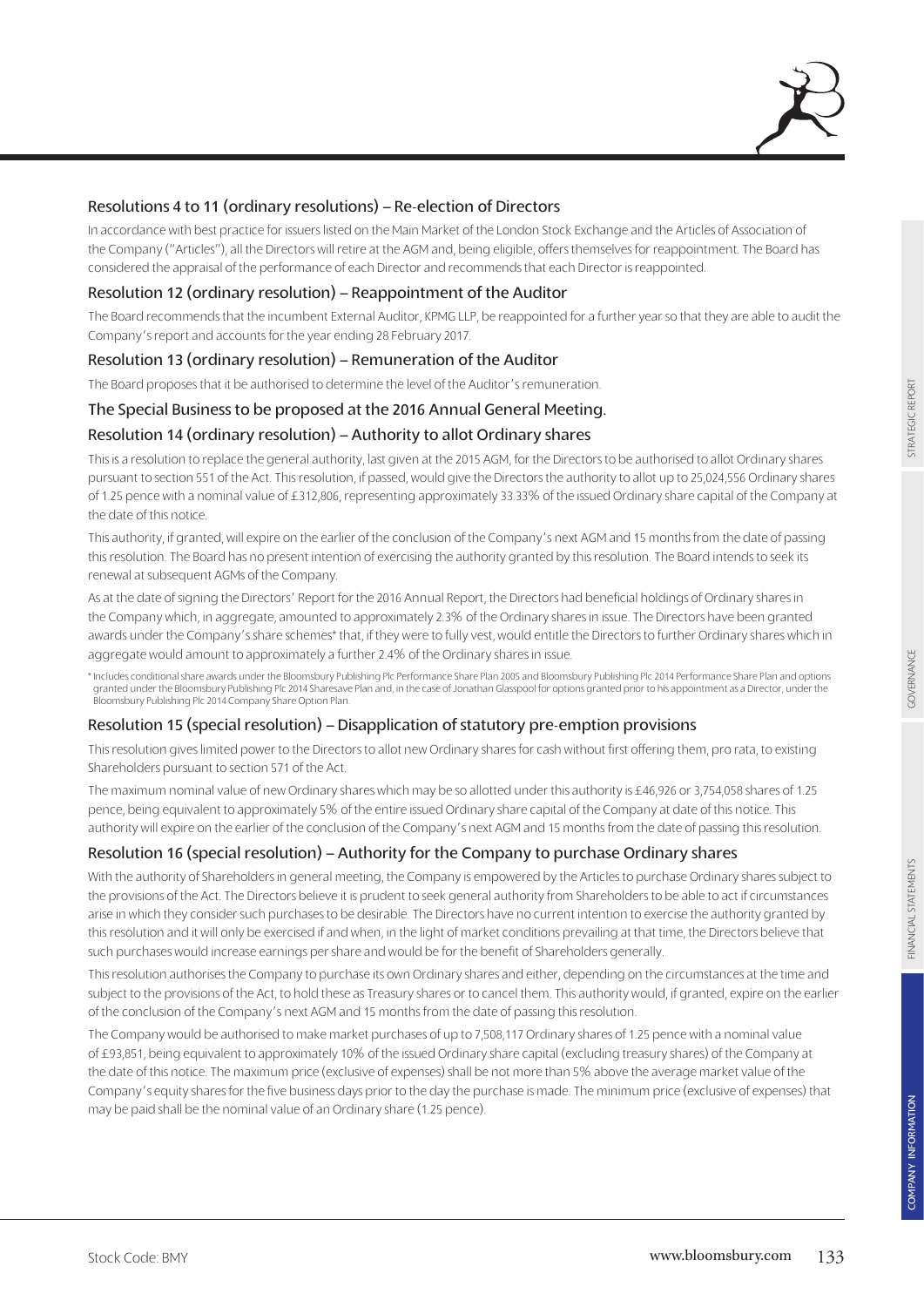## Action to be taken

As outlined above, information regarding the AGM is available from www.bloomsbury-ir.co.uk.

Enclosed with this Notice of Meeting, you will find a reply-paid Form of Proxy for use at the AGM. Whether or not you are able to attend the AGM, you are advised to complete and return the Form of Proxy in accordance with the instructions printed on it.

If you wish to attend the AGM in person then the proxy appointment will not preclude you from doing so.

The Form of Proxy should be completed and returned as soon as possible to Capita Asset Services, PXS, 34 Beckenham Road, Beckenham, Kent, BR3 4TU and, in any event, so as to reach such address no later than 48 hours before the appointed commencement time of the AGM (for which a prepaid business reply service has been provided). You may also deliver it by hand to Capita Asset Services, PXS, 34 Beckenham Road, Beckenham, Kent, BR3 4TU during usual business hours, by such time.

### Recommendations

The Board considers that the passing of Resolutions 1 to 16 is in the best interests of the Company and of the Shareholders as a whole and is most likely to promote the success of the Company. The Board unanimously recommends that you vote in favour of all the resolutions, as each of the Directors intends to do in respect of his or her own beneficial holdings of shares in the Company.

Yours faithfully

## Michael Daykin

Group Company Secretary Bloomsbury Publishing Plc 13 June 2016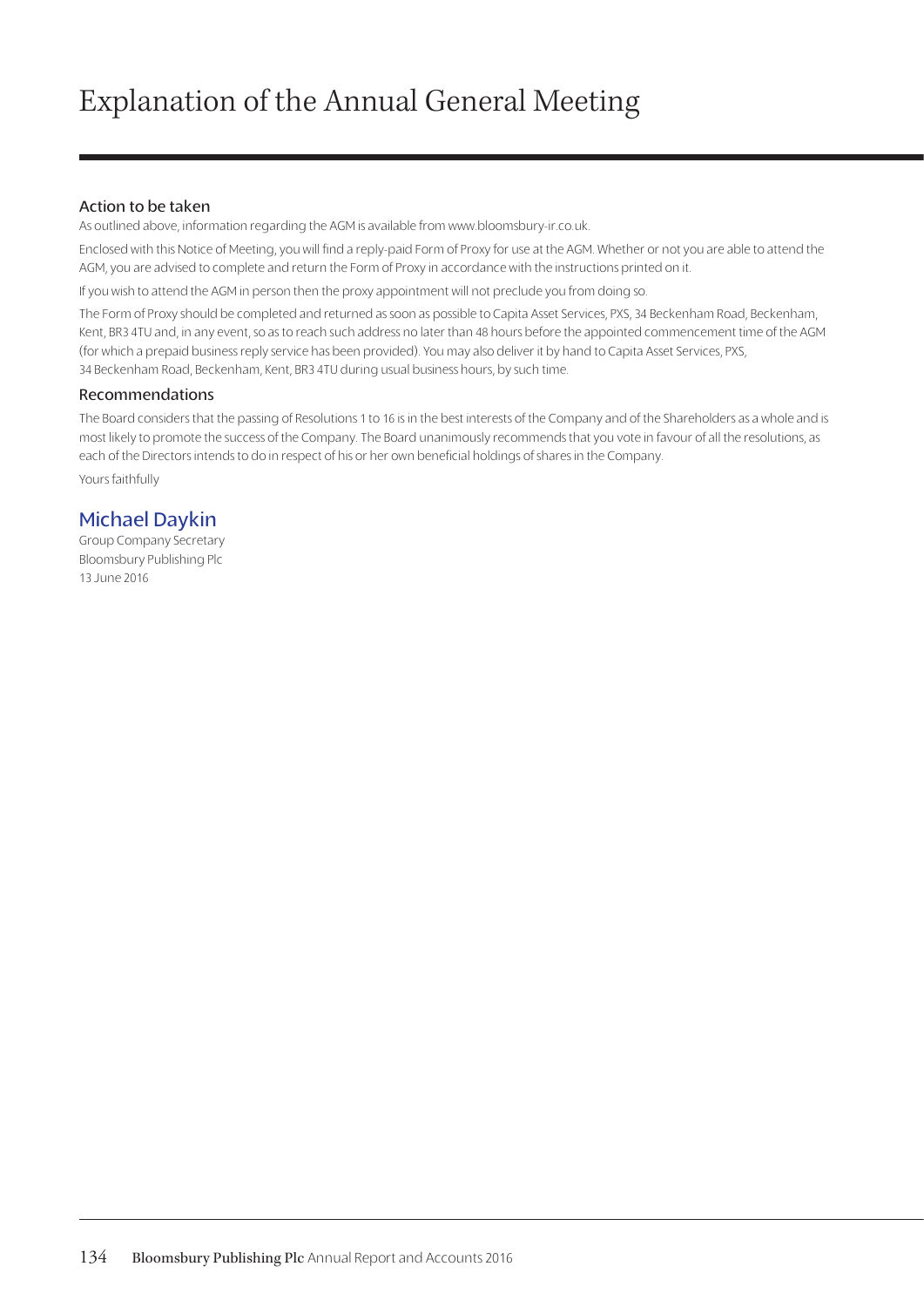

NOTICE IS HEREBY GIVEN that the Annual General Meeting of the Company will be held at 50 Bedford Square, London, WC1B 3DP on 19 July 2016 at 12.00 noon for the following purposes:

## Ordinary Business

To consider and, if thought fit, to pass the following resolutions as ordinary resolutions:

- 1. To receive the audited accounts of the Company for the year ended 29 February 2016, together with the Report of the Directors and the report of the Auditor thereon.
- 2. To approve the Annual Statement by the Chairman of the Remuneration Committee and the Annual Report on Directors' Remuneration for the financial year ended 29 February 2016, as set out on pages 58 to 59 and 65 to 74 respectively of the Company's Annual Report and Accounts for the year ended 29 February 2016.
- 3. To declare a final dividend of 5.34p per Ordinary share.
- 4. To re-elect Sir Anthony Salz as a Director of the Company.
- 5. To elect John Warren as a Director of the Company.
- 6. To re-elect Jill Jones as a Director of the Company.
- 7. To re-elect Stephen Page as a Director of the Company.
- 8. To re-elect Nigel Newton as a Director of the Company.
- 9. To re-elect Richard Charkin as a Director of the Company.
- 10. To re-elect Wendy Pallot as a Director of the Company.
- 11. To elect Jonathan Glasspool as a Director of the Company.
- 12. To resolve that KPMG LLP be and is hereby reappointed Auditor of the Company to hold office until the conclusion of the next Annual General Meeting at which financial statements for the Company are laid before the Company.
- 13. To authorise the Directors to determine the remuneration of the Auditor on behalf of the Company.

## Special Business

To consider and, if thought fit, to pass the following resolutions of which resolution 14 will be proposed as an ordinary resolution and resolutions 15 and 16 will be proposed as special resolutions.

- 14. THAT:
	- a) the Directors be generally and unconditionally authorised pursuant to section 551 of the Companies Act 2006 ("the Act") to exercise all the powers of the Company to allot any shares in the Company and to grant rights to subscribe for or convert any security into shares in the Company to such persons and on such terms as they think proper up to a maximum aggregate nominal amount of £312,806 provided that:
		- i) this authority shall expire at the conclusion of the next Annual General Meeting of the Company after the passing of this resolution or, if earlier, 15 months from the date of passing of this resolution, unless previously varied, revoked or renewed by the Company in general meeting; and
		- ii) the Company shall be entitled to make, before the expiry of such authority, any offer or agreement which would or might require shares to be allotted or rights to subscribe for or convert any security into shares in the Company to be granted after the expiry of such authority and the Directors may allot any shares pursuant to such offer or agreement as if such authority had not expired; and
	- b) all prior authorities to allot any shares in the Company and to grant rights to subscribe for or convert any security into shares in the Company given to the Directors by resolution of the Company be revoked but without prejudice to the allotment of any shares already made or to be made pursuant to such authorities.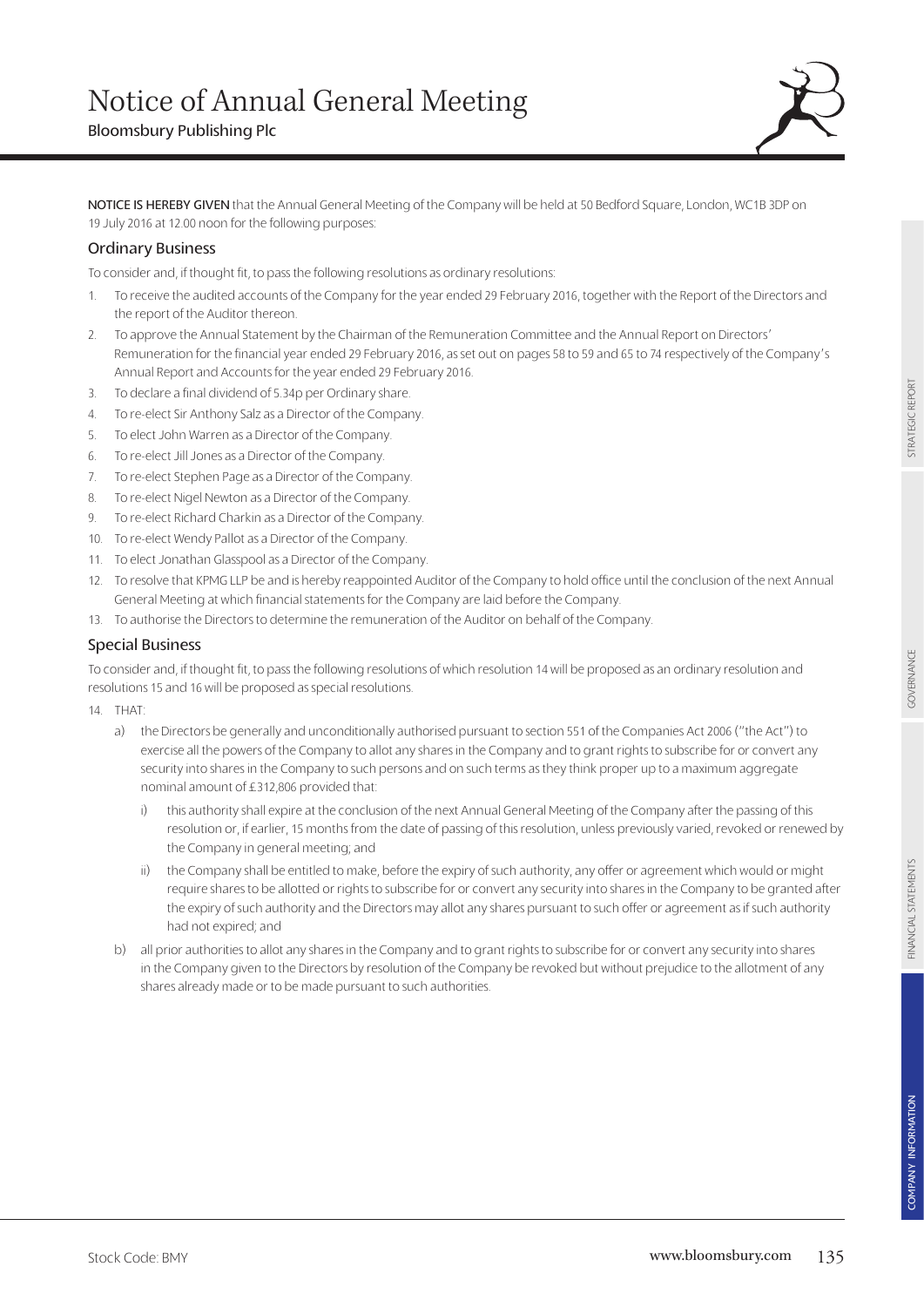# Notice of Annual General Meeting

- 15. THAT, subject to the passing of resolution 14 referred to in the Notice of the Annual General Meeting ("the Notice") at which this resolution is being proposed:
	- a) the Directors be granted power pursuant to section 570 and section 571 of the Companies Act 2006 ("the Act") to allot equity securities (within the meaning of section 560 of the Act) wholly for cash pursuant to the authority conferred on them by resolution 14 in the Notice as if section 561 of the Act did not apply to any such allotment provided that this power shall be limited to the allotment of equity securities:
		- i) in connection with a rights issue, open offer or other pre-emptive offer in favour of holders of Ordinary shares in the Company where the equity securities respectively attributable to the interests of all such holders of Ordinary shares are proportionate (as nearly as may be) to the respective numbers of and/or rights attaching to Ordinary shares held by them, subject to such exceptions, exclusions or other arrangements as the Directors may deem necessary or expedient to deal with fractional entitlements or legal or practical problems under the laws of any territory or the requirements of any regulatory body or any stock exchange or otherwise in any territory;
		- ii) pursuant to the terms of the Company's existing employees' share or share option schemes or any other employees' share scheme approved by the members of the Company in general meeting;
		- iii) (other than pursuant to paragraphs (i) or (ii) above) up to a nominal value not exceeding in aggregate  $\pm 46,926$ ;

and shall expire at the conclusion of the next Annual General Meeting of the Company after passing this resolution or, if earlier, 15 months from the date of passing of this resolution, unless previously varied, revoked or renewed by the Company in general meeting, and provided that the Company may, before such expiry, make any offer or agreement which would or might require equity securities to be allotted after such expiry and the Directors may allot equity securities pursuant to any such offer or agreement as if the power hereby conferred had not expired; and

- b) all prior powers granted under section 571 of the Act be revoked provided that such revocation shall not have retrospective effect.
- 16. THAT the Company is authorised, pursuant to section 701 of the Companies Act 2006 ("the Act"), to make market purchases (as defined in section 693 (4) of the Act) of any of its Ordinary shares of 1.25p each ("Ordinary shares") in such manner and on such terms as the Directors may from time to time determine provided that:
	- a) the maximum number of Ordinary shares authorised to be purchased is 7,508,117 shares being approximately 10% of the issued Ordinary shares of the Company;
	- b) the maximum price (exclusive of expenses) which may be paid for each Ordinary share is an amount equal to 105 per cent of the average of the middle market quotations for an Ordinary share taken from the London Stock Exchange Daily Official List for the five business days immediately preceding the date on which such share is contracted to be purchased and the minimum price (exclusive of expenses) which may be paid for each Ordinary share is 1.25 pence;
	- c) the authority hereby conferred shall, unless previously varied, revoked or renewed, expire at the conclusion of the next Annual General Meeting of the Company to be held after passing this resolution or 15 months from the date of passing of this resolution, whichever shall be the earlier; and
	- d) the Company shall be entitled under such authority to make at any time before its expiry or termination any contract to purchase its own shares which will or might be concluded wholly or partly after the expiry or termination of such authority and may purchase its own shares pursuant to such contract.

By order of the Board

## Michael Daykin

Group Company Secretary Bloomsbury Publishing Plc 13 June 2016

Registered office: 50 Bedford Square London WC1B 3DP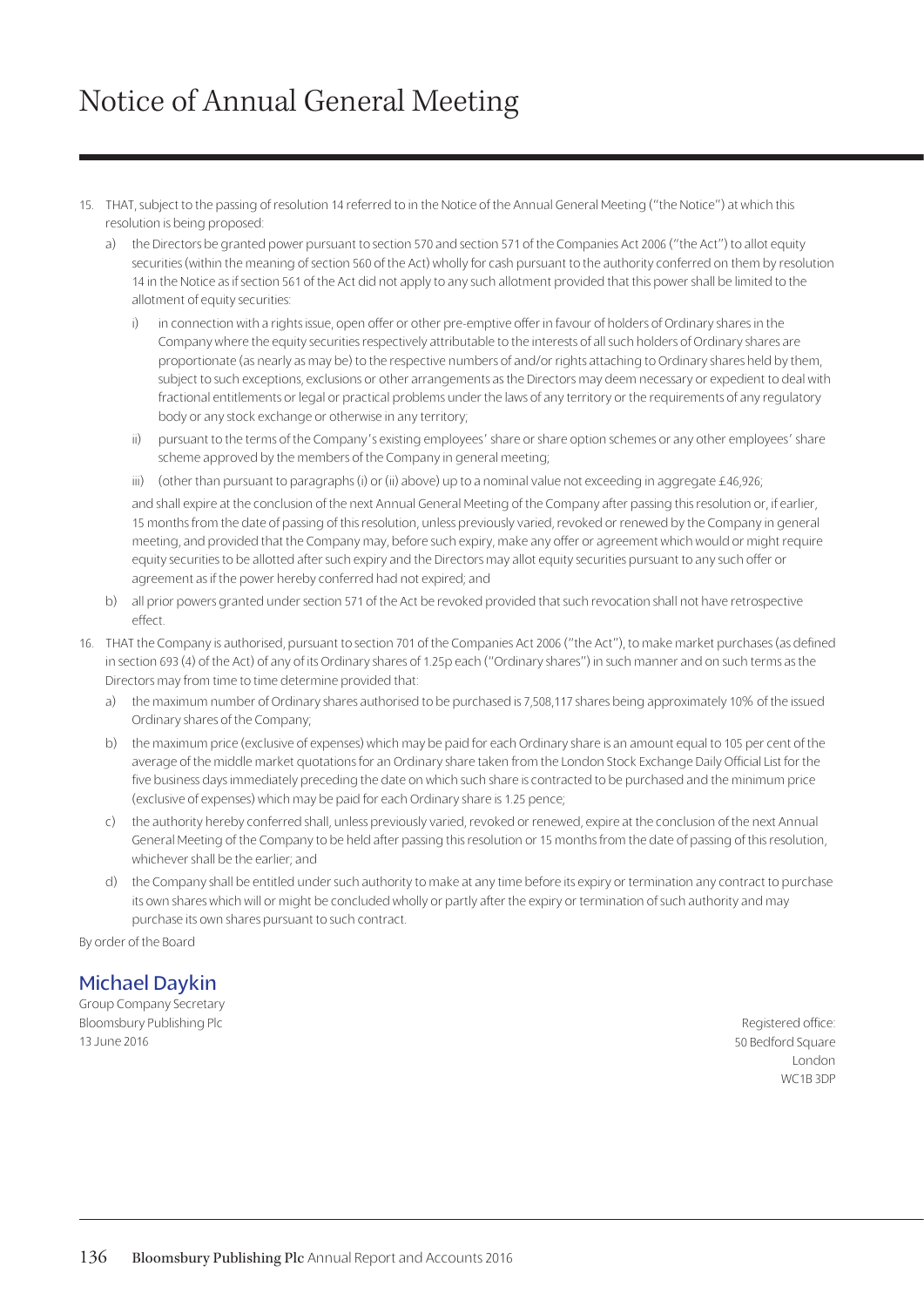

## Notes:

- 1. Only the holders of Ordinary shares are entitled to attend the meeting and vote. A member entitled to attend and vote may appoint one or more proxies to attend, speak and vote on his behalf. A proxy need not be a member of the Company. A Form of Proxy is enclosed for your use. Further copies of the Form of Proxy may be obtained from the registered office of the Company or from www.bloomsbury-ir.co.uk.
- 2. If a member wishes his proxy to speak on his behalf at the meeting, he or she will need to appoint his/ her own choice of proxy (who is not the Chairman) and give instructions directly to the proxy. The completion and return of a Form of Proxy will enable a Shareholder to vote at the Annual General Meeting without having to be present at the Annual General Meeting, but will not preclude him/ her from attending the Annual General Meeting and voting in person if he/she should subsequently decide to do so.
- 3. A member may appoint more than one proxy provided each proxy is appointed to exercise rights attached to different shares. A member may not appoint more than one proxy to exercise rights attached to any one share. To appoint more than one proxy, please sign and date the Form of Proxy and attach a schedule listing the names and addresses (in block letters) of all your proxies, the number of shares in respect of which each proxy is appointed (which, in aggregate, should not exceed the number of shares held by you) and indicating how you wish each proxy to vote or abstain from voting. If you wish to appoint the Chairman as one of your multiple proxies, insert "Chairman of the Meeting" in the box which is used to identify the name of the proxy on the relevant proxy card.
- 4. To be valid, the enclosed Form of Proxy must be lodged with the Company's Registrars, Capita Registrars, not later than 48 hours before the time appointed for the holding of the Annual General Meeting.
- 5. Shareholders included on the register of members (in relation to Ordinary shares held in CREST, pursuant to Regulation 41 of the Uncertificated Securities Regulations 2001) at 6.00 pm on 17 July 2016 will be entitled to attend and vote at the Annual General Meeting in respect of the number of Ordinary shares registered in their name at that time. Changes to the register of members after that time will be disregarded in determining the rights of any person to attend or vote at the meeting.
- 6. Any person to whom this notice is sent who is a person nominated under section 146 of the Act to enjoy information rights (a "Nominated Person") may, under an agreement between him/her and the Shareholder by whom he/she was nominated ("Relevant Member"), have a right to be appointed (or to have someone else appointed) as a proxy for the Annual General Meeting. If a Nominated Person has no such proxy appointment right or does not wish to exercise it, he/she, under any such agreement, may have a right to give instructions to the Relevant Member as to the exercise of voting rights. Your main point of contact in terms of your investment in the Company remains the Relevant Member (or, perhaps, your custodian or broker) and you should continue to contact them (and not the Company) regarding any changes or queries relating to your personal details and your interest in the Company (including any administrative matters). The only exception to this is where the Company expressly requests a response from you.
- 7. The statement of the rights of Shareholders in relation to the appointment of proxies does not apply to Nominated Persons. The rights described in this regard can only be exercised by Shareholders of the Company.
- 8. Shareholders should note that it is possible that, pursuant to requests made by Shareholders of the Company under sections 527 to 531 of the Act, the Company may be required to publish on a website a statement setting out any matter relating to: (i) the audit of the Company's accounts (including the Auditor's Report and the conduct of the audit) that are to be laid before the Annual General Meeting; or (ii) any circumstance connected with an Auditor of the Company ceasing to hold office since the previous meeting at which annual accounts and reports were laid in accordance with section 437 of the Act. The Company may not require the Shareholders requesting any such website publication to pay its expenses in complying with sections 527 or 528 of the Act. Where the Company is required to place a statement on a website under section 527 of the Act, it must forward the statement to the Company's Auditor not later than the time when it makes the statement available on the website. The business which may be dealt with at the Annual General Meeting includes any statement that the Company has been required under section 527 of the Act to publish on a website.
- 9. You may vote your shares electronically at www.capitashareportal.com